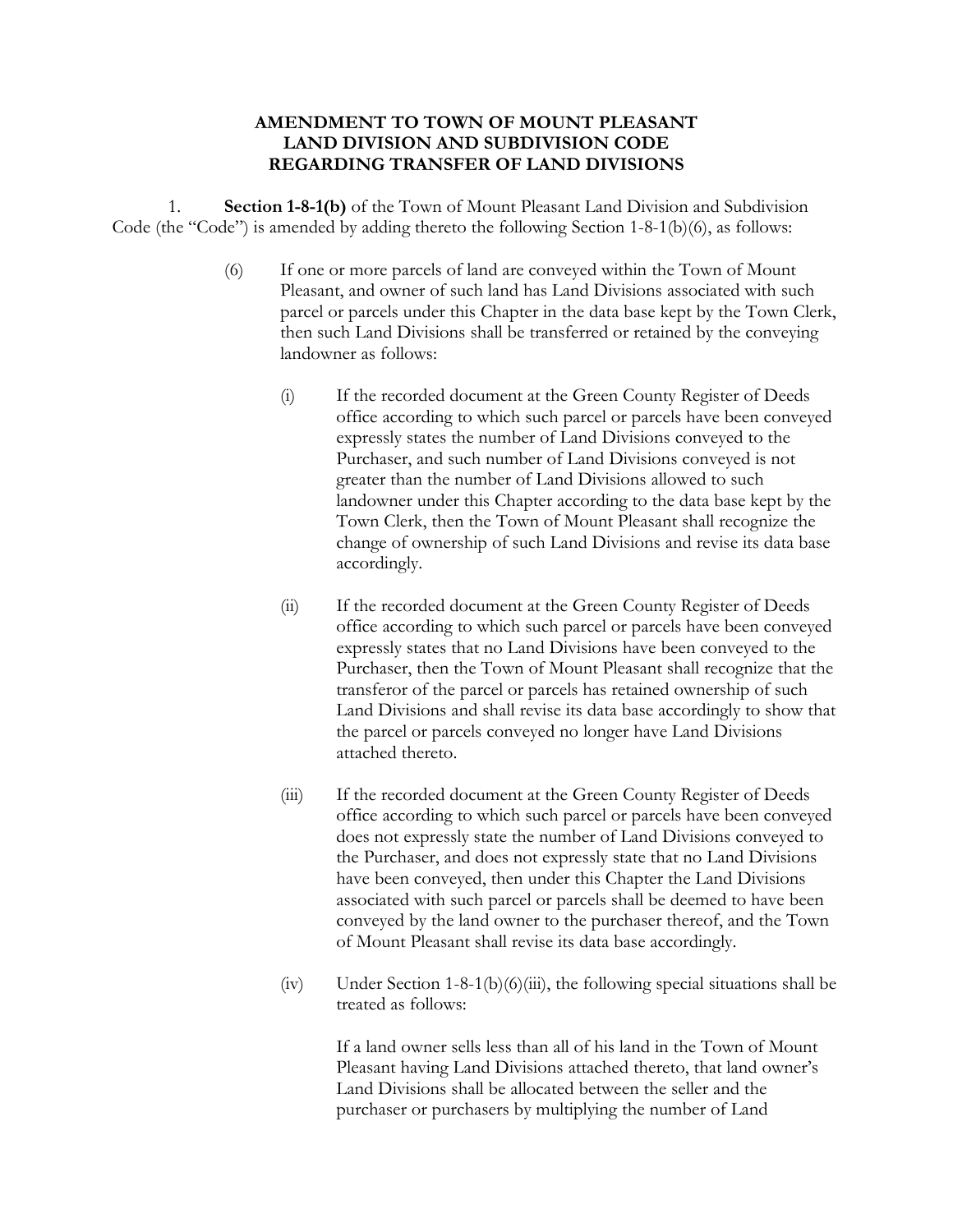Divisions of the seller immediately prior to such conveyance by a fraction the numerator of which is the number of acres retained by the seller and the denominator of which is the number of acres such seller owned immediately prior to such conveyance. The result of such multiplication (with any fraction equal to .5 or greater rounded up to the nearest whole number) shall be the number of Land Divisions retained by the seller. The number of Land Divisions transferred to the purchaser or purchasers of such parcel or parcels shall be the number of Land Divisions of the seller immediately prior to such conveyance minus the number of Land Divisions retained by the seller. If parcels are sold by a seller separately to more than one purchaser or groups of purchasers, the number of Land Divisions allocated to any single purchaser or group of purchasers shall be the number of Land Divisions transferred to all of such purchasers multiplied in the case of each purchaser or group of purchasers who received separate interests in the conveyed parcels by a fraction the numerator of which is the number of acres received by that purchaser or group of purchasers and the denominator of which is the total number of acres conveyed to all purchasers or groups of purchasers by the seller (with any fraction equal to .5 or greater rounded up to the nearest whole number, provided that the total number of resulting Land Divisions shall not exceed the number of Land Divisions transferred to all of such purchasers). If any of the resulting parcels are less than 1.5 acres, there shall be no Land Divisions attached thereto.

If a land owner or land owners transfer an undivided interest in land in the Town of Mount Pleasant having Land Divisions attached thereto, the transferee or transferees shall be deemed to receive an undivided interest in such Land Divisions together with the seller or sellers.

No Land Division or interest therein may be transferred separately from the land with which such Land Division is attached unless the Land Division is a whole number. For example, a person who owns a parcel with a Land Division jointly with another person may not transfer one-half of a Land Division to a third person who has no interest in the underlying land. Similarly, no person may transfer 1.5 Land Divisions separately from the land (see above with respect to rounding conventions in the case of multiple transferees of a parcel).

No Land Divisions shall be deemed transferred if the parcel or parcels sold contain fewer than 1.5 acres.